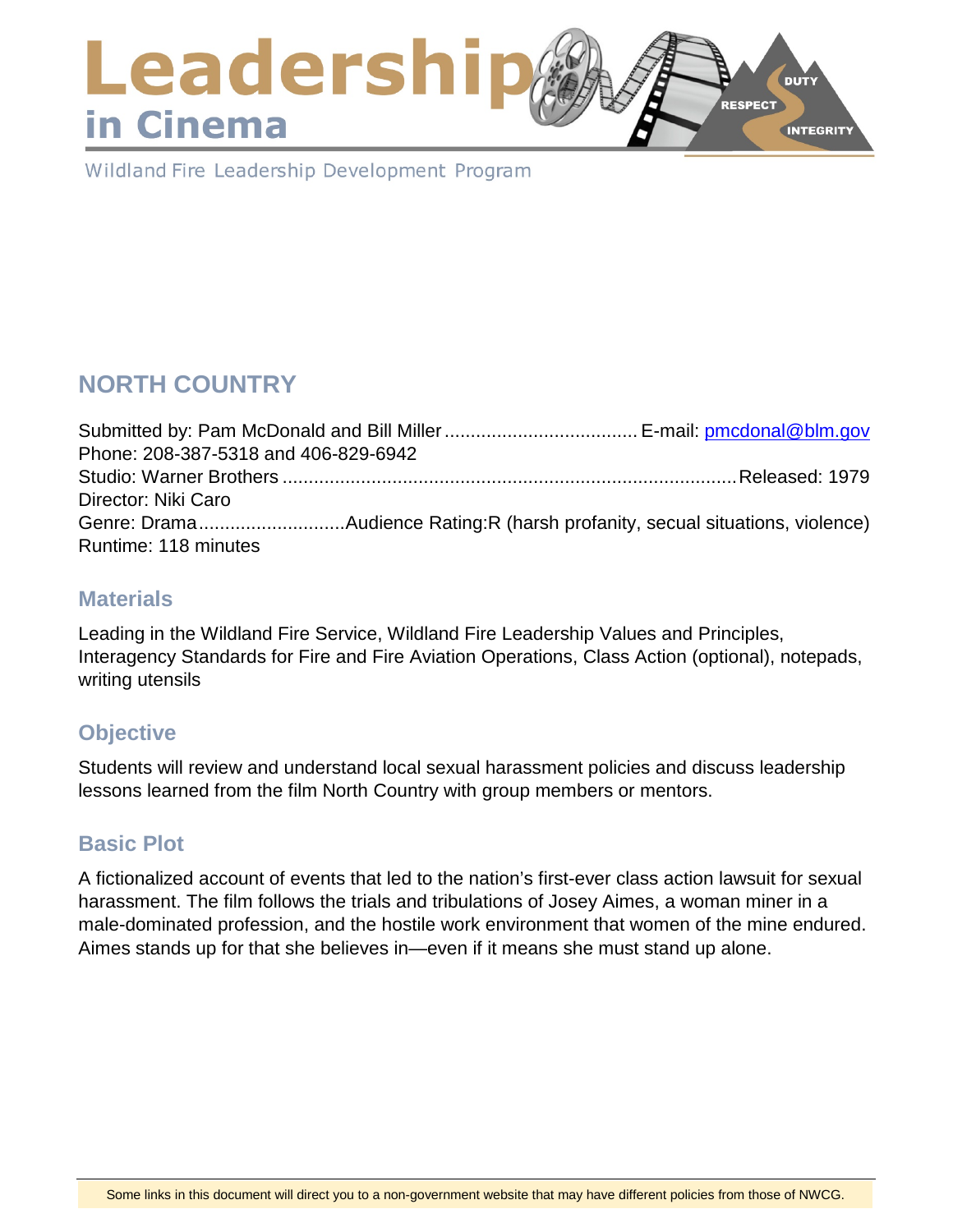# **Cast of Main Characters**

| Bobby Sharp.       |
|--------------------|
|                    |
| <b>Big Betty</b>   |
|                    |
|                    |
|                    |
|                    |
|                    |
|                    |
|                    |
|                    |
|                    |
| <b>Sammy Aimes</b> |

# **Other References**

Facilitators are encouraged to review the links below in order to obtain information that may be helpful during group/classroom discussions. Many of the links relate to the actual class action lawsuit.

*Class Action* – The Landmark Case that Changed Sexual Harassment Law (Clara Bingham and Laura Leedy Gansler) provides an in-depth review of actual events regarding the nation's first class action sexual harassment case. Facilitators are encouraged to read the book in order to provide a balance between real life and the Hollywood depiction. However, discussions can be done regardless if the book is used.

Lois Jenson's (portrayed as Josie Aimes) comment regarding North Country after its premiere: "They have made a very good film. It's a story that compresses 20 years of stuff, and the characters are composites of several of us. But the sexual harassment depicted was true. They captured the emotions very well, and overall I think it's an incredibly powerful film that will be around a long time."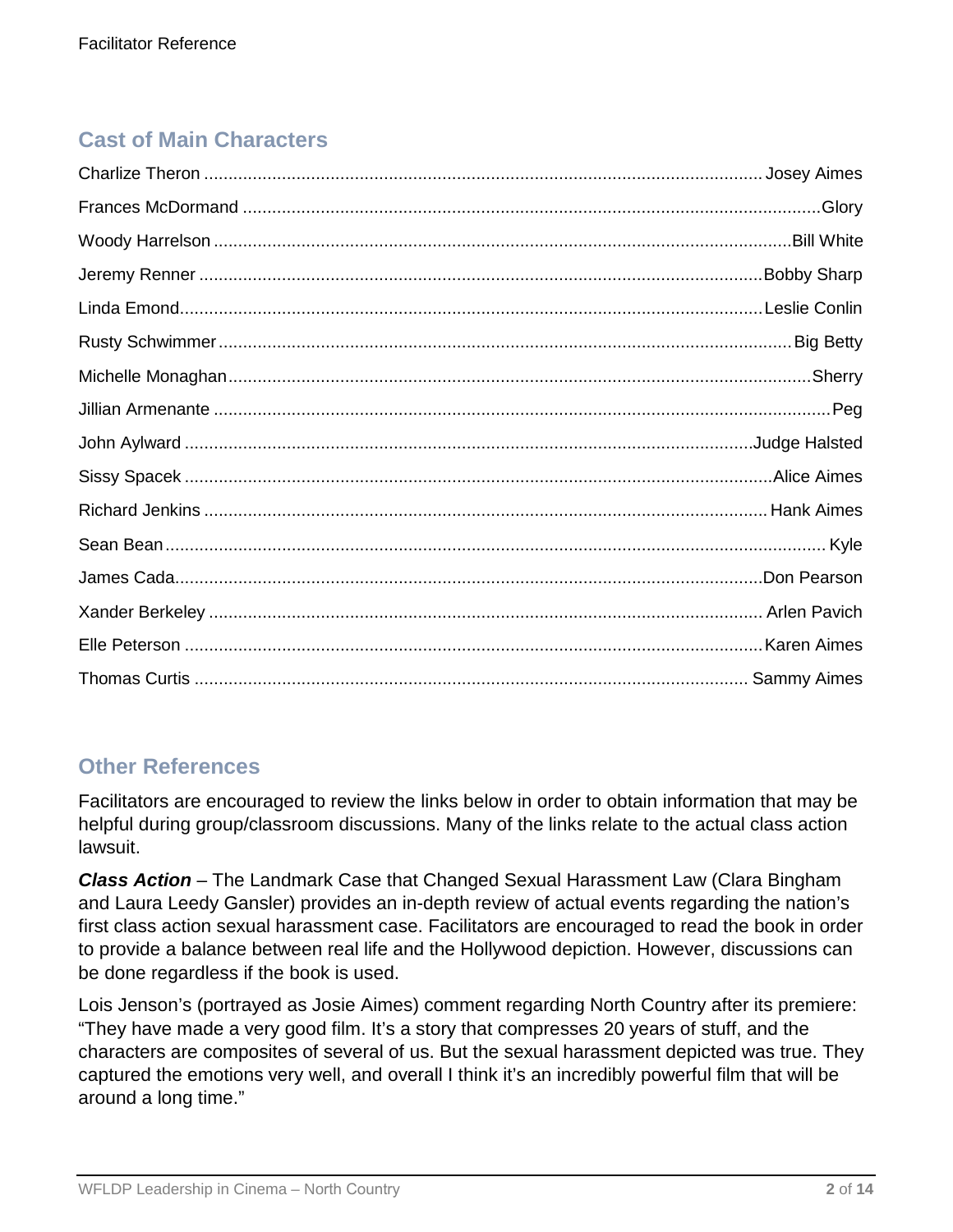Sexual Harassment Websites and Policy Links:

- Bingham, Clara and Gansler, Laura Leedy. Class Action The Landmark Case that Changed Sexual Harassment Law. Anchor. October 2003.
- Grimsley, Kirstin Downey. [A Hostile Workplace into an Abyss of Sex Harassment at](http://www.d.umn.edu/%7Eepeters5/Cst1201/Articles/A%20HOSTILE%20WORKPLACE%20INTO%20AN%20ABYSS%20OF%20SEX%20HARASSMENT%20AT%20EVELETH%20MINE.pdf) [Eveleth Mine.](http://www.d.umn.edu/%7Eepeters5/Cst1201/Articles/A%20HOSTILE%20WORKPLACE%20INTO%20AN%20ABYSS%20OF%20SEX%20HARASSMENT%20AT%20EVELETH%20MINE.pdf) Washington Post. October 27, 1996. In Court, Women Miners Felt Harassed Again. Washington Post. October 28, 1996.
- Korzec, Rebecca. [Viewing North Country: Sexual Harassment Goes to the Movies.](http://scholarworks.law.ubalt.edu/cgi/viewcontent.cgi?article=1808&context=ublr) Spring 2007.
- U.S. 8th Circuit Court of Appeals. [LOIS E. JENSON v EVELETH TACONITE CO.](http://www.ca8.uscourts.gov/opndir/97/12/971147P.pdf)
- [U.S. Equal Employment Opportunity Commission](https://www.eeoc.gov/laws/types/sexual_harassment.cfm)
- Winter, Catherine and Hemphill, Stephanie. [No Place for a Women.](http://americanradioworks.publicradio.org/features/ironrange/c2.html) American RadioWorks®

Hyperlinks have been included to facilitate the use of the [Wildland Fire Leadership Development](https://www.fireleadership.gov/)  [Program website.](https://www.fireleadership.gov/) Encourage students of leadership to visit the [website.](https://www.fireleadership.gov/)

### **Disclaimer**

The film does an excellent job of creating an environment laden with sexual harassment conditions; however, as much as it depicts those conditions, it could offend viewers and address personal issues of the participants. Therefore, facilitators should be sensitive when discussing film content and make participation voluntary.

Stories from the North Country—interviews with the actual class action participants, director, and cast/crew—gives viewers the feel for the movie and fewer sensitive scenes.

# **Facilitator Notes**

"The best this film can do is start a conversation. . . They may even want to say something or do something about it." (Niki Caro, Director, as heard in Stories from the North Country.)

This lesson plan is specifically designed to motivate conversation regarding duty, respect and integrity—the core values of the Wildland Fire Leadership Development Program. Facilitators should encourage participants to do what is "right" regardless of the rules and regulations that may be associated with particular actions. However, facilitators may wish to discuss their organization's sexual harassment policy and reporting procedures with participants. Special emphasis should be placed on the fact that sexual harassment is not gender specific.

Facilitators are also encouraged to discuss leadership examples—good and bad—that are portrayed in the film. Students can compare and contrast the leadership qualities of Josey Aimes, Glory, Don Pearson, and the union.

The following steps may be used to facilitate group discussion:

1. Organize a group of individuals who have seen the movie North Country. (Individuals who have read the book Class Action—The Story of Lois Jenson and the Landmark Case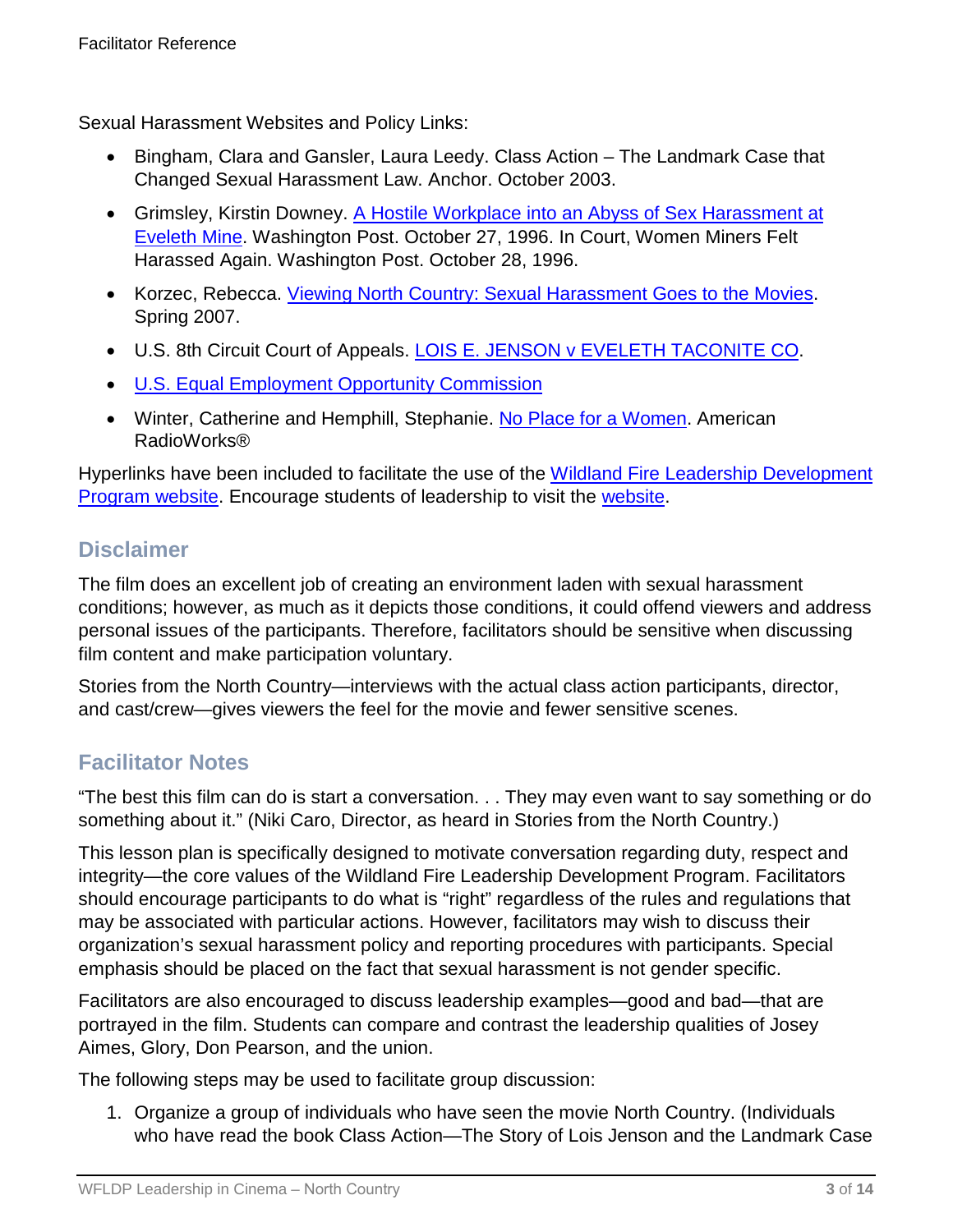That Changed Sexual Harassment Law may also participate in the discussion. These individuals should be able to provide the perspective of Lois Jenson—portrayed as Josey Aimes in the movie. Special note should be made that the actual court case began October 5, 1984; a settlement was reached December 28, 1998.)

- 2. Review the local sexual harassment policy with students.
- 3. Begin the guided discussion (handout and possible comments provided). Have students discuss their findings and how they will apply leadership lessons learned to their role in wildland fire suppression. Facilitate discussion in groups that have difficulty.
- 4. Wrap up the session. Consider giving a copy of Leading in the Wildland Fire Service to each participant. "This book does not state policy. It cannot provide black-and-white answers to the unlimited volume and variety of situations a leader will face. Instead this book simply outlines the broad concepts of leadership in the wildland fire service fundamental concepts by which expectations of leaders may be established and performance of leaders may be judged. It is intended to make better leaders of us all."

### **References**

Facilitators are encouraged to review the links below in order to obtain information that may be helpful during group/classroom discussions. Many of the links relate to the actual class action lawsuit.

Class Action – The Landmark Case that Changed Sexual Harassment Law (Clara Bingham and Laura Leedy Gansler) provides an in-depth review of actual events regarding the nation's first class action sexual harassment case. Facilitators are encouraged to read the book in order to provide a balance between real life and the Hollywood depiction. However, discussions can be done regardless if the book is used.

Lois Jenson's (portrayed as Josie Aimes) comment regarding North Country after its premiere: "They have made a very good film. It's a story that compresses 20 years of stuff, and the characters are composites of several of us. But the sexual harassment depicted was true. They captured the emotions very well, and overall I think it's an incredibly powerful film that will be around a long time."

Sexual Harassment Websites and Policy Links:

- Bingham, Clara and Gansler, Laura Leedy. Class Action The Landmark Case that Changed Sexual Harassment Law. Anchor. October 2003.
- Grimsley, Kirstin Downey. [A Hostile Workplace into an Abyss of Sex Harassment at](http://www.d.umn.edu/%7Eepeters5/Cst1201/Articles/A%20HOSTILE%20WORKPLACE%20INTO%20AN%20ABYSS%20OF%20SEX%20HARASSMENT%20AT%20EVELETH%20MINE.pdf) [Eveleth Mine.](http://www.d.umn.edu/%7Eepeters5/Cst1201/Articles/A%20HOSTILE%20WORKPLACE%20INTO%20AN%20ABYSS%20OF%20SEX%20HARASSMENT%20AT%20EVELETH%20MINE.pdf) Washington Post. October 27, 1996. In Court, Women Miners Felt Harassed Again. Washington Post. October 28, 1996.
- Korzec, Rebecca. [Viewing North Country: Sexual Harassment Goes to the Movies.](http://scholarworks.law.ubalt.edu/cgi/viewcontent.cgi?article=1808&context=ublr) Spring 2007.
- U.S. 8th Circuit Court of Appeals. [LOIS E. JENSON v EVELETH TACONITE CO.](http://www.ca8.uscourts.gov/opndir/97/12/971147P.pdf)
- [U.S. Equal Employment Opportunity Commission](https://www.eeoc.gov/laws/types/sexual_harassment.cfm)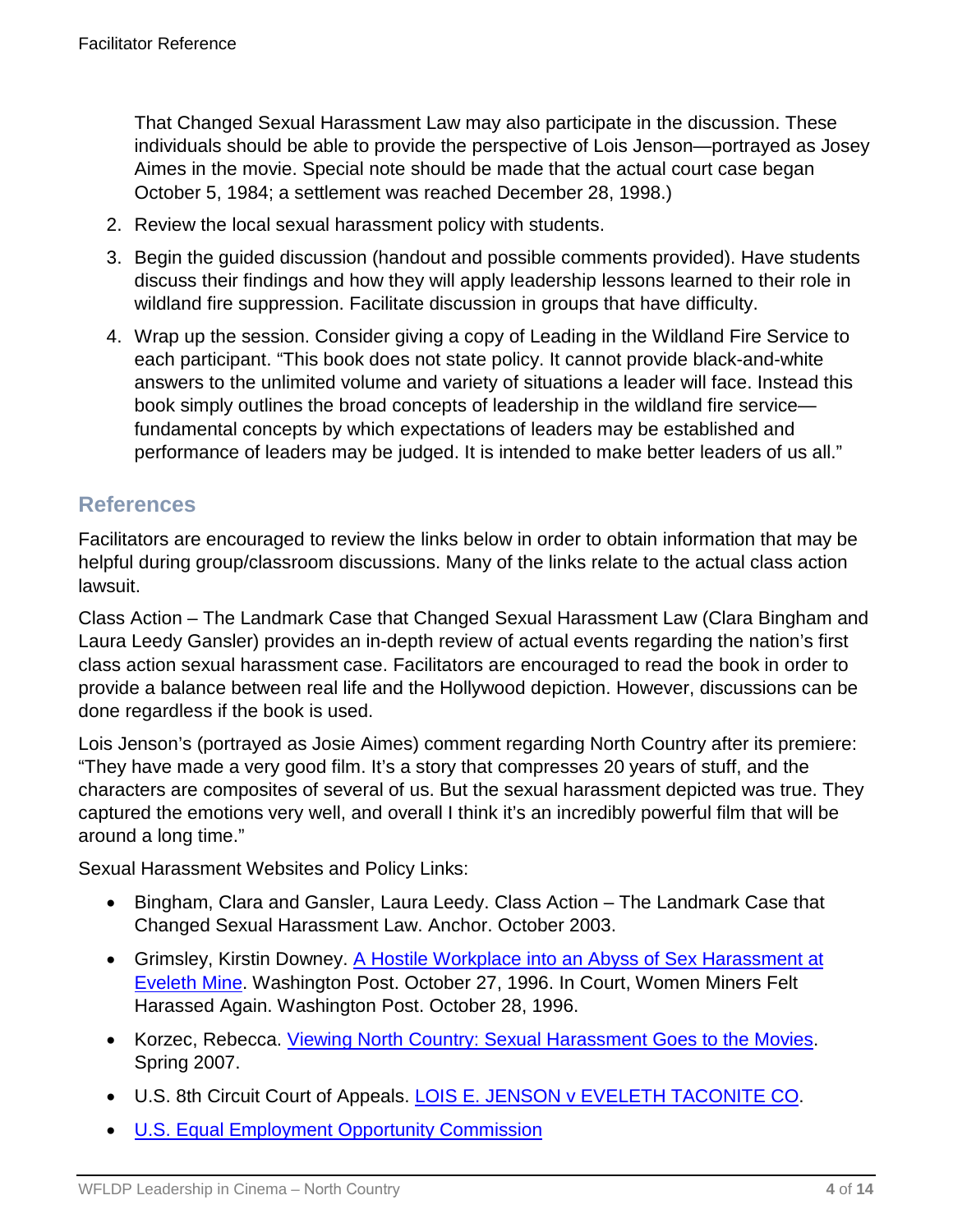• Winter, Catherine and Hemphill, Stephanie. [No Place for a Women.](http://americanradioworks.publicradio.org/features/ironrange/c2.html) American RadioWorks®

Hyperlinks have been included to facilitate the use of the [Wildland Fire Leadership Development](https://www.fireleadership.gov/)  [Program website.](https://www.fireleadership.gov/) Encourage students of leadership to visit the [website.](https://www.fireleadership.gov/)

# **North Country**

## **Guided Discussion – Possible Answers**

- 1. What is sexual harassment? Is sexual harassment a gender-specific problem?
	- Answers may vary but may include:
		- − The Equal Employment Opportunity Commission (EEOC) defines "sexual harassment" as unwelcome sexual advances, request for sexual favors, and other verbal and physical conduct of a sexual nature when:
			- 1. submission to such conduct is made either explicitly or implicitly a term or condition of an individual's employment;
			- 2. submission to or rejection of such conduct by an individual is used as the basis for employment decisions affecting such individual; or
			- 3. such conduct has the purpose or effect of unreasonably interfering with an individual's work performance by creating an intimidating hostile or sexually offensive work environment. (Title 29 Code of Federal Regulations Part 1604.11 (a).) [Taken from the DOI Office of Civil Rights website at http://www.doi.gov/diversity/8doi\_sexualharassment.html]
		- − To facilitate the discussion, refer to the [U.S. EEOC.](https://www.eeoc.gov/)
	- Sexual harassment is not gender specific. Males and females alike can be sexually harassed.
- 2. What unwanted behaviors did the women of the mine witness that may have constituted sexual harassment?
	- Answers will vary (Previously taken from Participant.net):
		- − leering
		- − discussion of one's partner's sexual inadequacies
		- − sexual innuendo comments about women's bodies
		- − 'accidentally' brushing sexual parts of the body
		- − pressure for dates
		- − sexually explicit gestures
		- − unwelcome touching and hugging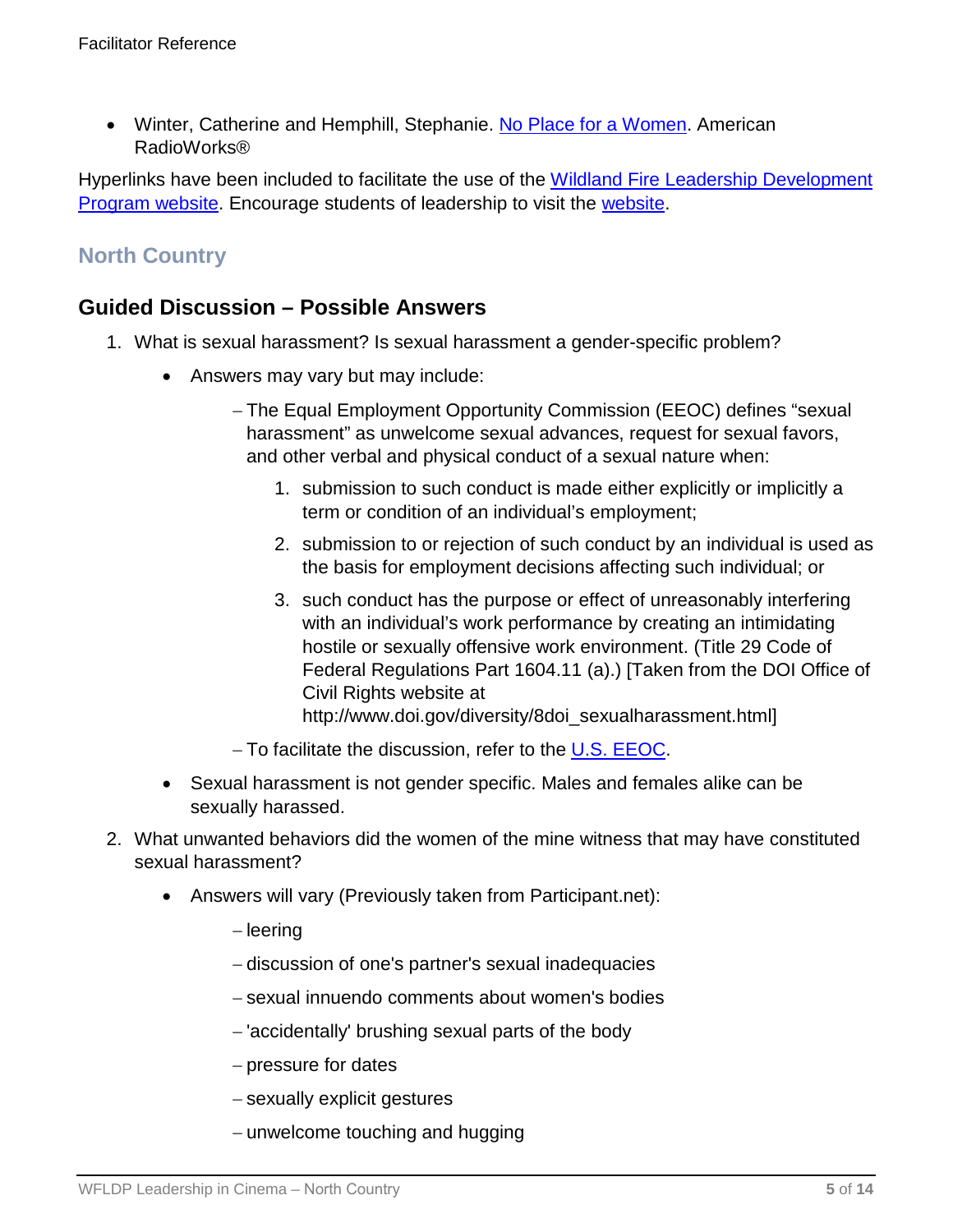- − sexual sneak attacks (e.g., grabbing breasts or buttocks )
- − sexist and insulting graffiti
- − inappropriate invitations (e.g., hot tub)
- − sexist jokes and cartoons
- − hostile put-downs of women
- − public humiliation
- − hooting, sucking, lip-smacking, & animal noises
- − pressing or rubbing up against the victim
- − sexual assault
- − soliciting sexual services
- − stalking
- − leaning over, invading a person's space
- 3. How do past actions or people's perceptions about us affect future events? (In other words, does what we do today have a bearing on how we will be judged later?) What events lead you to believe that Josey's past will affect her future? How do the ladies' actions outside work affect how they are treated on the job?
	- Answers will vary, but discussions may revolve around:
		- − Josey and Bobby Sharp have a past.
		- − Josey is a young, single mother with two kids by two fathers.
		- − Miss Conlin, lawyer for Pearson, leads you believe that Josey is promiscuous.
		- − Josey is not forthcoming to Bill White about her past.
		- − The women became less inhibited when drinking—somewhat of a dual standard between what happens in and out of the mine.
- 4. Are there any indications that a job in the mines may not suit Josey or any woman before she hires on at the mine? Why does Josey take a job in the mines? Is this factor worth the struggle that she endures? Are there parallels to wildland fire?
	- Indicators:
		- − Josey indicates it is weird that Glory drives truck for the mine. (0:10:24 0:11:42)
		- − Father insinuates that mining is a man's job. Blames accidents on women drivers. (0:11:42 – 0:12:27)
		- − Pre-employment examination far beyond that of the male worker or other professions. (0:12:28 – 0:12:55)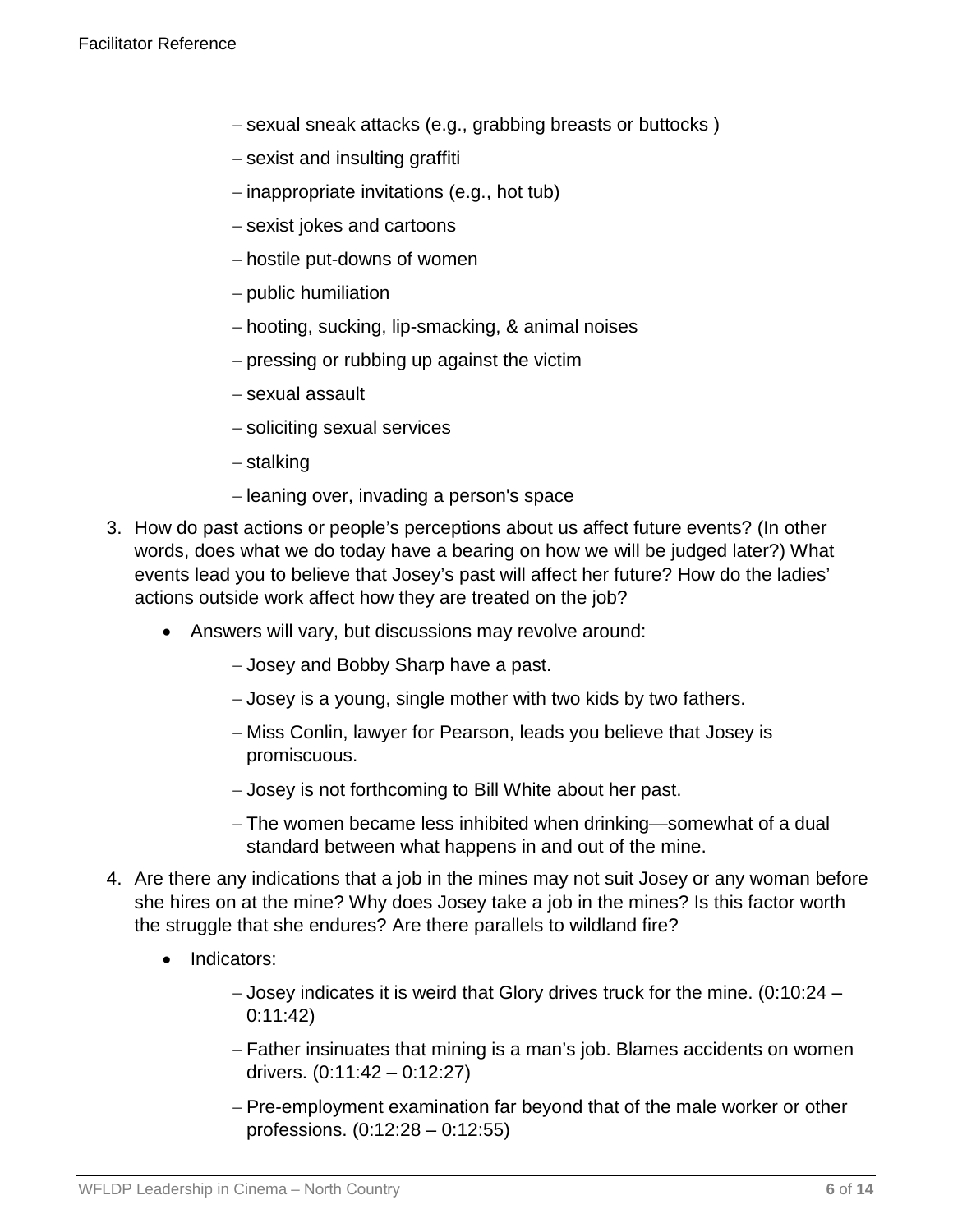- − Mother indicates that taking a job in the mine will shame her father. (0:13:13  $-0:14:48$
- − Glory tells Josey, "You know they don't want us up there. Right?" (0:16:41 0:16:46)
- Josey finds the money (six times that of washing hair) a compelling factor in taking a job at the mine. (0:48:34 – 0:49:19)
- Answers will vary.
- 5. Glory asks Josey, "Okay, now, what are you? Cowboy or a cowgirl." Josey claims to be a cowgirl, but Glory tells her she cannot be in the mine. Glory tells her, "You gotta get your cowboy on." (0:16:07 – 0:16:30) Should any woman in a male-dominated profession have to put her "cowboy on" to fit into the culture? (The same goes from men in womendominated professions.) Have women been accepted into the wildland fire workforce?
	- Answers may vary. Encourage participants to speak in generalities and not specifics.
- 6. Profanity in the workplace is a controversial topic. Some find it inappropriate while others find it a part of culture—as seen in North Country. Is profanity a part of the wildland community? As a leader, how do you deal with profanity in the workplace? What is the relationship between workplace profanity and the Wildland Fire Leadership Values and Principles?
	- Answers may vary. Discuss respect for your coworkers.
- 7. During Josey's orientation, Arlen Pavich makes a comment regarding women working in the mine as well as a personal comment regarding Josey's medical examination. He covers up the personal comment by saying, "Sense of humor, ladies. Rule-o numero uno." (0:16:48 – 0:17:37) Should humor be used as an excuse for poor comments? Explain.
	- Humor is not an excuse for poor comments or actions—workplace pranks.
	- Regardless of what the Supreme Court said about women in the workplace, Arlen must abide by the rules regarding sexual harassment in the workplace. He should set the example for all to follow. His lack of respect and integrity are found in his statements. Conduct in the workplace applies to men and women alike.
	- Facilitators may wish to discuss how workplace pranks can go beyond innocent humor—what is appropriate and what is not.
- 8. Present examples from the film where the women actually contribute to their workplace problems.
	- Answers may vary, but may include:
		- − Sherry calls Arlen a "homo." (0:16:48 0:17:37)
		- − Enable poor behavior. "At least they spelled it right this time." (0:22:33 0:22:41)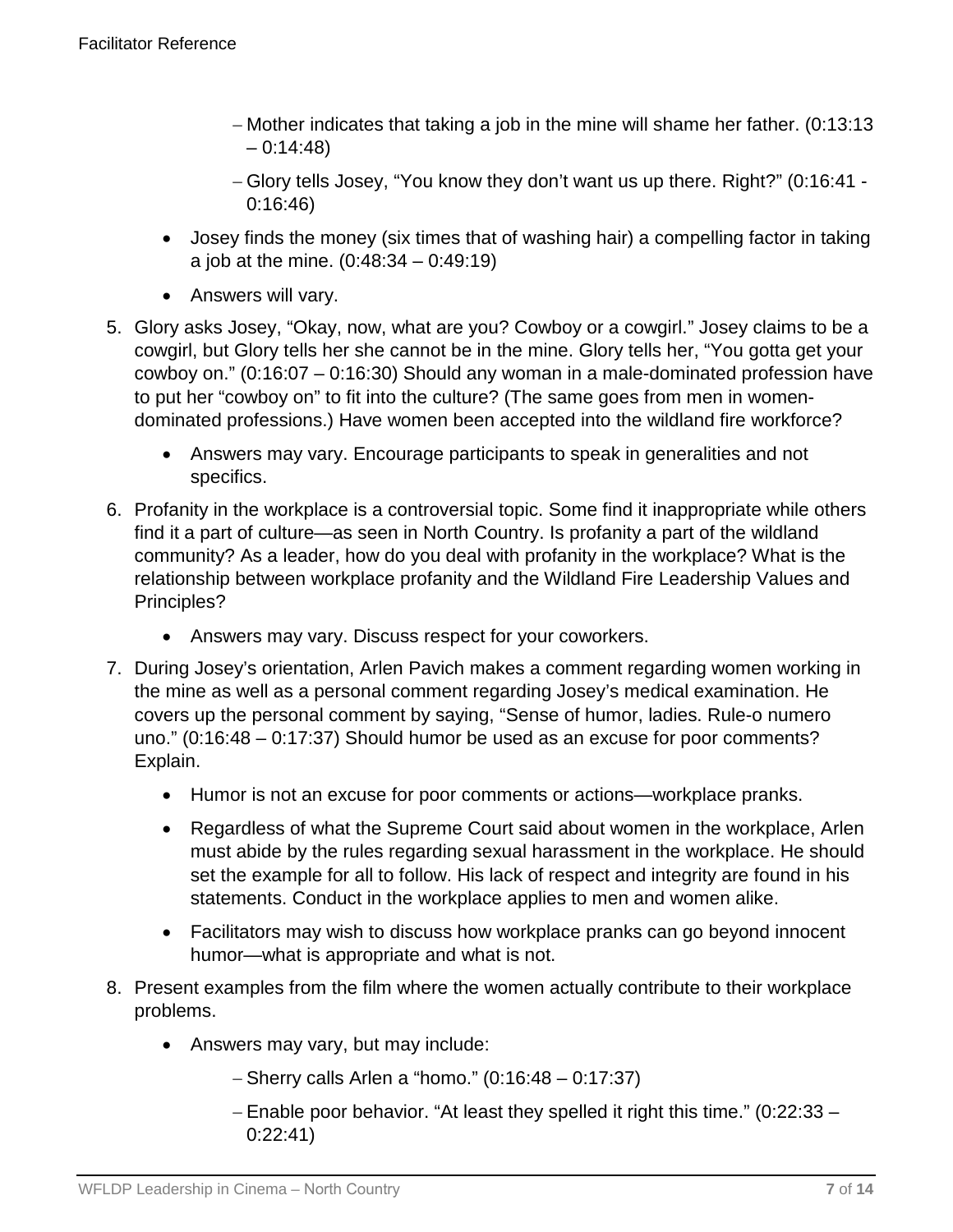- − Betty's reasoning for why "Little Betty" is no longer at the mine and why she is "Big Betty." (0:23:55 – 0:24:15)
- − The women condone inappropriate item in lunchbox prank by joking themselves. (0:24:21 – 0:24:57)
- − Glory makes inappropriate comment during union meeting with regard to what the men will receive if portable toilets are provided for the women.  $(0:24:57 - 0:25:36)$
- − Overall lack of team cohesiveness even though the other women know that harassment is happening.
- − Women are reluctant to help Josey when Bobby attacks her in the Powder Room (1:12:20 – 1:14:05)
- − Glory doesn't stick up for Josey during union meeting "I'm not saying Josey should've gone to management or anything." (1:14:05 – 1:15:30)
- − Peg's philosophy of "tough." (1:37:28 1:37:40)
- 9. Discuss the leadership qualities of Josey Aimes, Glory, Arlen Pavich, Donald Pearson, and the union. What values and principles do they promote or violate? Give examples of "good" and "bad" leadership.
	- Answers will vary, but may include:
		- − Adhere to professional standard operating procedures.
		- − Take care of your subordinate's needs.
		- − Resolve conflicts between individuals on the team.
		- − Apply disciplinary measures equally.
		- − Observe human behavior as well as fire behavior.
		- − Provide early warning to subordinates of tasks they will be responsible for.
		- − Know the strengths/weaknesses in your character and skill level.
		- − Ask questions of peers and superiors.
		- − Actively listen to feedback from subordinates.
		- − Accept full responsibility for and correct poor team performance.
		- − Credit subordinates for good performance.
		- − Share the hazards and hardships with your subordinates.
		- − Don't show discouragement when facing set backs.
		- − Choose the difficult right over the easy wrong.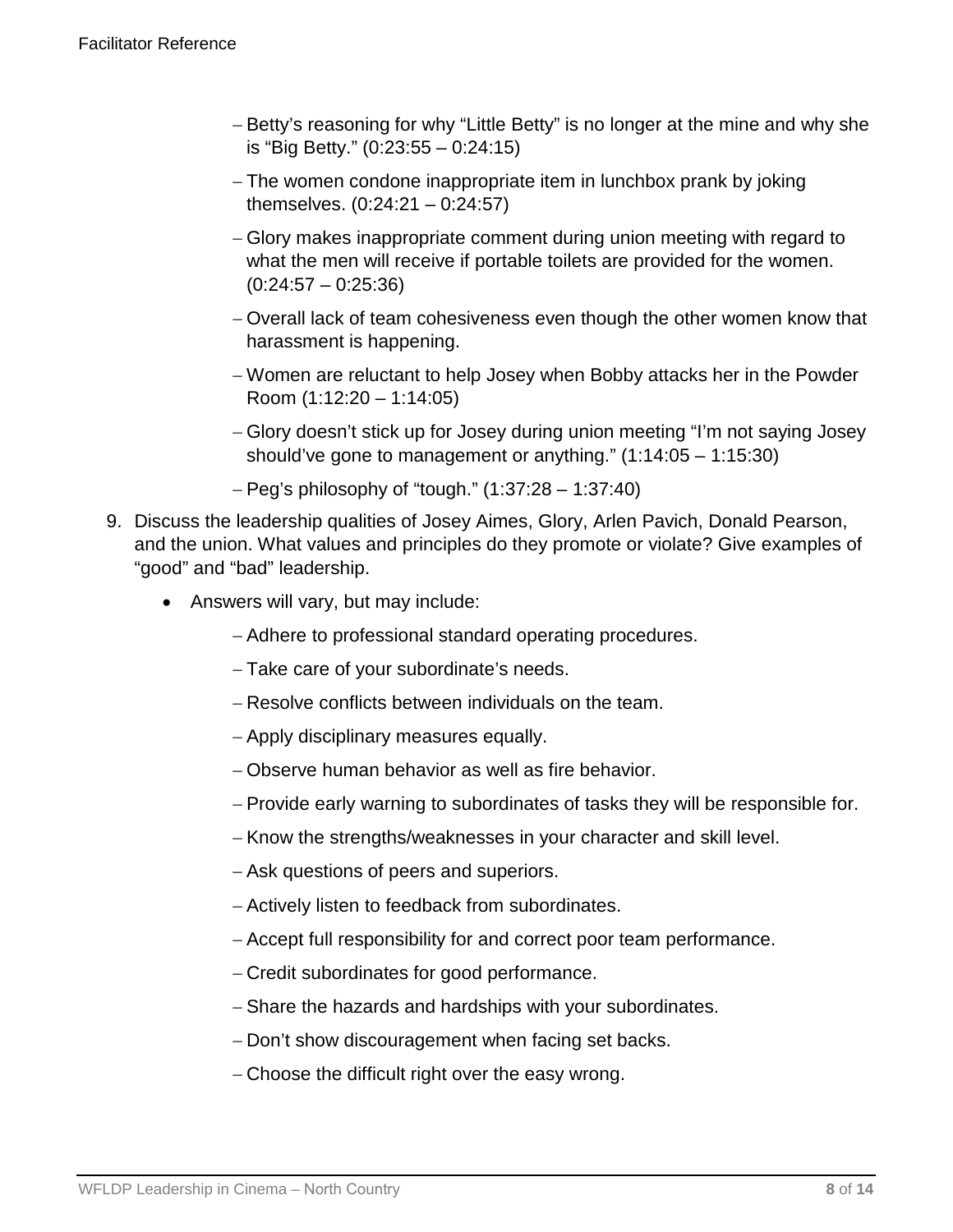- "Good" Leadership
	- − Josey goes to Arlen when Earl sexually harasses Sherry. (0:29:34 0:30:34)
	- − Josey meets with Pearson to discuss issues that women are experiencing in the mine.
	- − Alice checks into hotel to make a statement to Hank.
	- − Hank stands up to his miner "brothers." Tells them Josey has a right to speak. (1:30:16 – 1:36:52)
- "Bad" Leadership
	- − Don Pearson offers his insincere assistance to Josey if she has problems (0:27:00 – 0:27:38). He doesn't respond when she visits him at his office. He tells her he already knows what she is going to say. Twists the meeting into a release from her union contract. (1:01:55 - 1:04:16).
	- − Arlen does not lead by example, does not actively listen to feedback from subordinates—dismisses complaints, etc. (There are numerous examples of this within the film.)
	- − Glory stands up for only issues that she can win—portable toilets. Wants the women to give up on other issues. "Honey, you gotta get a gator's skin on if you're gonna work in this stink hole. Just promise me something, do not go to Arlen with this one. Keep whining and moaning. We're doing the exact thing they want us to do. Screw that. We can take any crap they dish out, can't we? I just don't want them to have any reason to get rid of you, is all." (0:31:16 – 0:31:49)
	- − Josey asks Bill what she can do about things people are saying about her. He talks of slander, but then says, "Best thing you could do is just let it go.  $(0:53:14 - 0:53:42)$
	- − The union sides with management when Josey and the women file the class action suit. "The rules are clear. Go around the union, you broke your oath. Period; the end."Glory doesn't stick up for Josey during union meeting "I'm not saying Josey should've gone to management or anything." (1:14:05  $-1:15:30$
	- − The union president tries to limit Josey when she talks before union members—"I asked if any brothers would like to speak." He tries to impose a three-minute rule on her even before three minutes have elapsed.  $(1:30:16 - 1:36:52)$
- 10.Arlen states in court, "Look, men will always walk the line. It's when they cross over it is when most gals give them a slap on the hand, get them back on their side of that line. That's how men and women have been handling problems since Adam and Eve." (0:46:18 – 0:46:38) Discuss this statement in your group.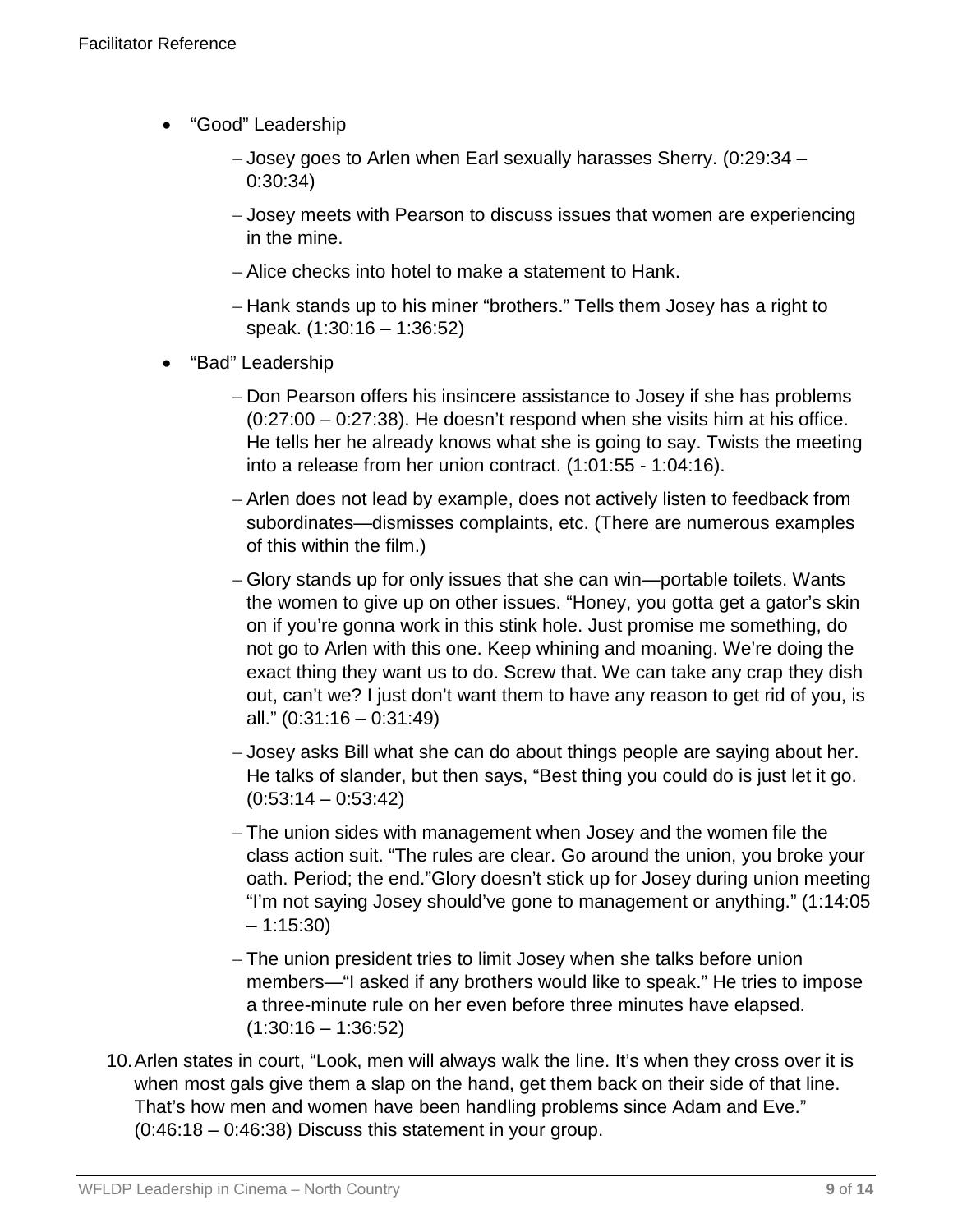11.Discussion will vary. This is an excellent topic regarding doing what is "right." Everyone, regardless of gender, should respect one another regardless of walking the line or having policies that dictate behavior. Discuss how to bring about change in a culture for the positive.

### **Other Film Quotes That May Promote Discussion**

#### • **Bill White to Josey Aimes**

"Can you get the other women? You know what a class action is? It's when a bunch of plaintiffs have the same issue. File a claim on behalf of the whole group, the class. It's tough for the company to argue that you're lying. You're all crazy. It's why you have to get the others."

#### • **Bill White during trial:**

"It's not just one or two bad guys. It takes a village to do what's being done here. I'm not saying all of them. But enough of them. In the plant, out in the pit, and even up in the offices all with the foot on the throat of every woman in that mine."

#### • **Hank Aimes at the union meeting:**

"My name is Hank Aimes. And I been a ranger all of my life. But I ain't never been ashamed of it till now. You know, when we take our wives and daughters to the company BBQ, I don't ever hear anybody calling them those names like "bitches" and "whores" and worse. I don't ever see nobody grabbing them by their privates or, you know drawing pictures of them on the bathroom walls doing unspeakables. Unspeakables. So what's changed? She's still my daughter. Isn't she? It's a heck of a thing watch one of your own get treated that way, you know. You're all supposed to be my friends. My brothers. Well, right now, I don't have a friend in this room. Fact, the only one here that I'm not ashamed of is my daughter."

#### • **Bill White during trial:**

"What are you supposed to do when the ones with all the power are hurting those with none? Well, for starters, you stand up. You stand up and tell the truth. You stand up for your friends."

### **Discussion Starters from Other Resources**

### **Regarding Actual Events**

• [Reader's Guide for Class Action: The Story of Lois Jenson and the Landmark Case that](http://www.bookbrowse.com/reading_guides/detail/index.cfm?book_number=1069) [Changed Sexual Harassment Law](http://www.bookbrowse.com/reading_guides/detail/index.cfm?book_number=1069) (Laura Gansler and Clara Bingham)

In the epilogue, Lois's friend Kent says, "A lot of good people's images have been hurt...There were only a select few that treated the women that way but we all go the rap for it." Do men like Kent deserve any of the blame for what happened? Were there consequences for the few men who tried to intervene?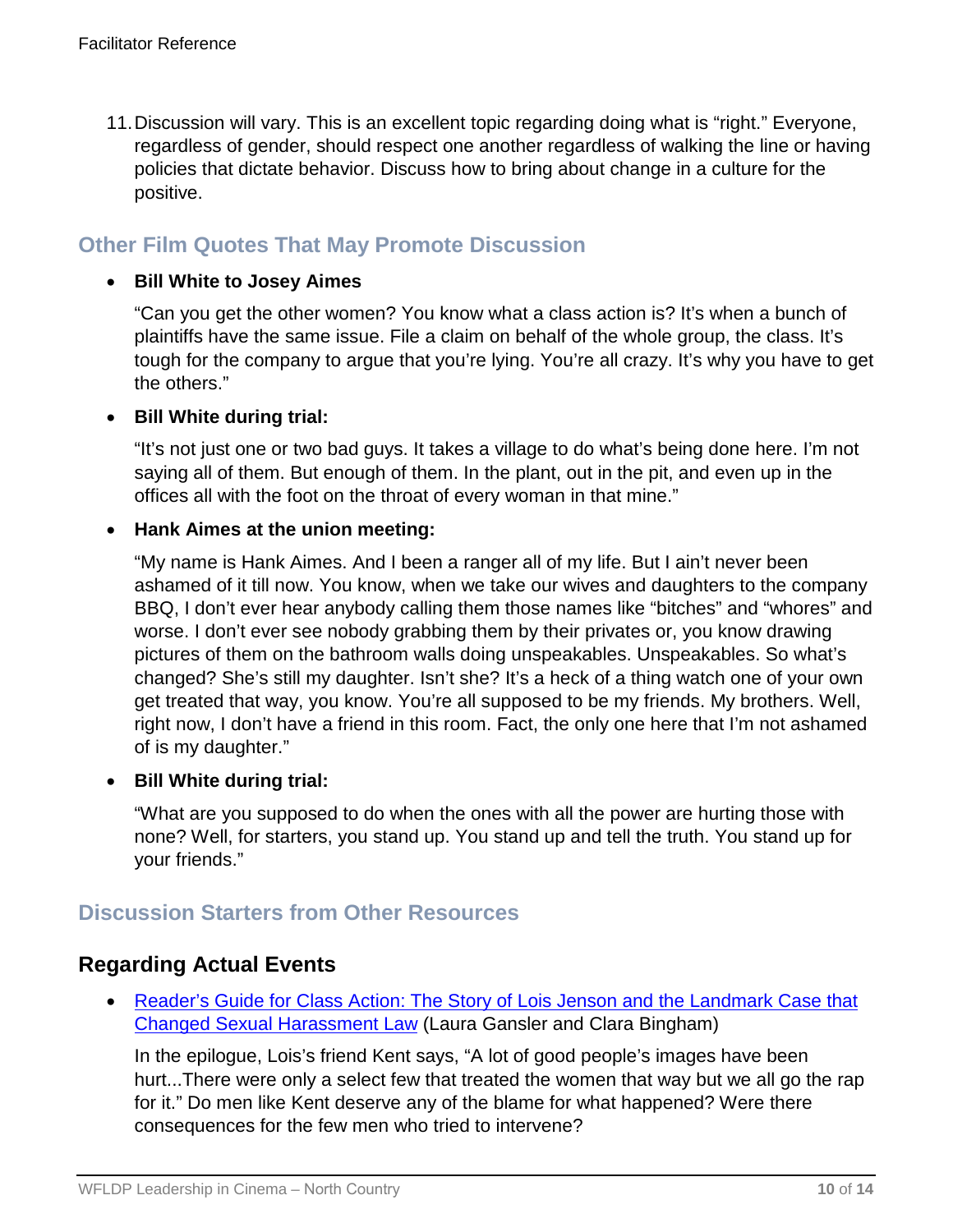In "The Verdicts," Jean Boler says that she thinks the women "would probably have gone through less stress by not speaking out than they did by standing up for what was right." Do you agree? After the experience with special master Judge McNulty, and faced with a primarily male jury, would you have accepted the settlement or gone to trial?

#### • [Booknoise interview with Clara Bingham and Laura Gansler](http://www.booknoise.net/class_action/interview/index.html)

#### *Booknoise: What surprised you the most about this case?*

Interview excerpts: "The reaction Lois encountered from the other women. When Lois, Pat Kosmach, and Kathy Anderson first filed their Federal claim, they instantly became pariahs both at work and in their communities." (Bingham) "The other women at the mine were afraid of the reactions of their co-workers to the suit, so they turned against Lois and circulated a petition in support of the mine." (Gansler)

#### *Booknoise: Legally, what did the case change?*

Interview excerpt: "Jenson v. Eveleth set many important precedents. Federal District Judge Richard Kyle's opinion in 1993 establishing the liability of Eveleth Mines for maintaining a hostile work environment sent a clear signal to employers that they could no longer look the other way when their employees were being sexually harassed. . . . But the most important precedent established by Jenson v. Eveleth was also the first: Judge Rosenbaum's 1991 decision certifying the case as a class action. That decision elevated sexual harassment from an individual complaint by one, usually powerless person against another, more powerful one--a complaint that could easily be ignored or swept under the rug--to a significant civil rights issue. By putting the principles of collective bargaining to work in the context of the courtroom, it gave formerly voiceless working women a megaphone with which to demand change, and the leverage with which to achieve it." (Gansler)

(Refer to the website for the complete responses and additional information)

• National Women's History Museum

#### [AAUW Chapter and NWHM Honor the Real Women of "North Country"](https://www.nwhm.org/articles/real-women-north-country)

BACKGROUND ON THE CLASS ACTION SUIT BROUGHT AGAINST EVELETH MINES (Excerpt provided by Stephanie Carlson of the AAUW Chapter in Hibbing, Minnesota)

"When the women continued to complain many of the men would justify the behavior and call it "teasing" or "just having fun" and they would excuse it by saying it was just part of their culture."

"The women were caught between management and the union. The women were also a part of the union and it was unacceptable practice to rat on your union brothers, but as they women quickly found out, the union officials were also men and that fact superceded everything, even union loyalties."

"The women learned to deal with their work environment in their own ways. Some took on the "if you can't beat 'em join 'em" attitude and started dishing it out to the men."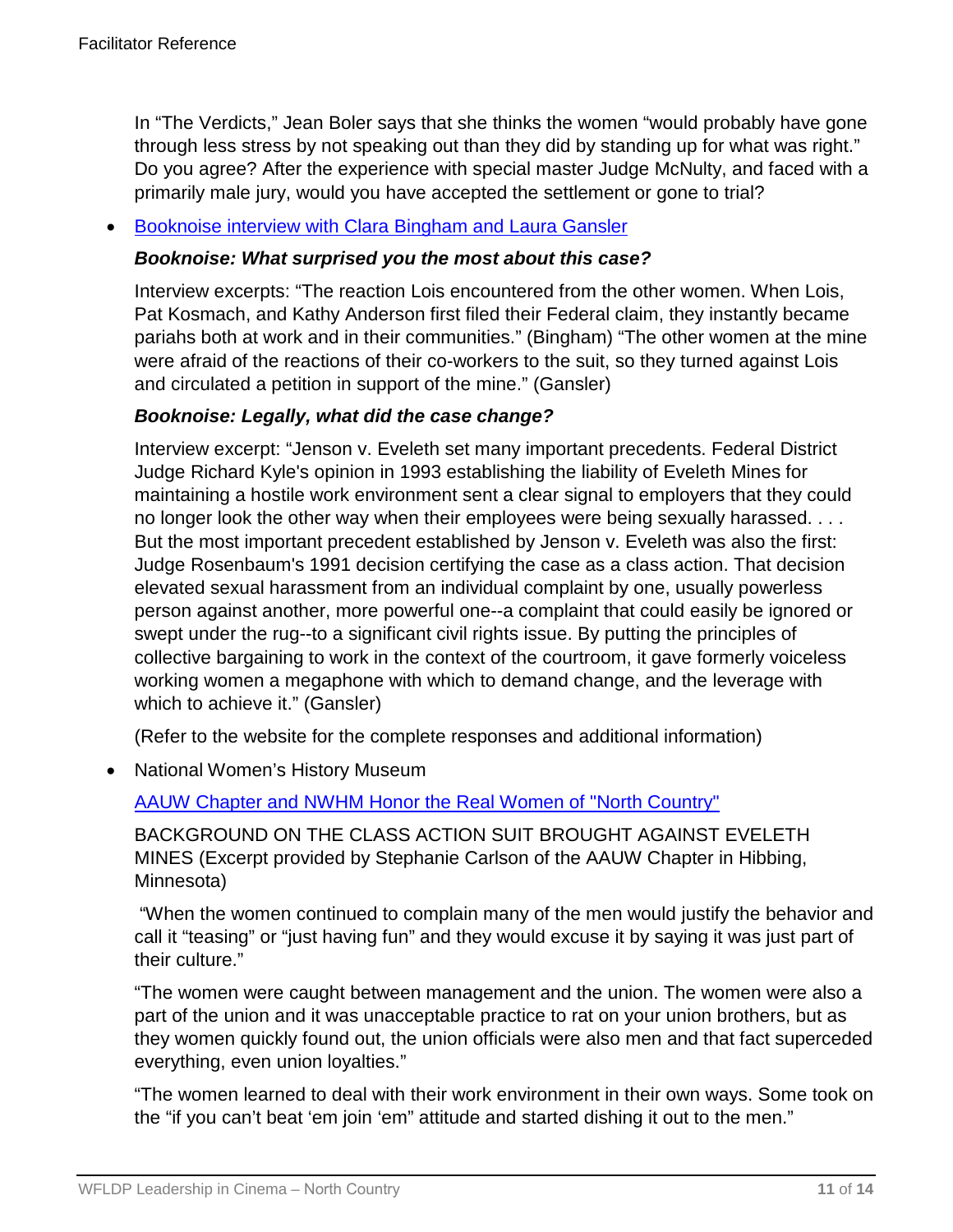# **Class Action (Bingham and Gansler, 2002)**

### **Quotes That May Promote Discussion**

• Quotes addressing who was responsible.

It's your responsibility to tell them to leave you alone and go back to work, the foreman replied. (Mine foreman Chuck Killian's comment to Lois, 17)

Killian's attitude—I'm here to work, not to protect you—was typical among the men at the mine, and Lois quickly learned not to expect any help from her superiors when it came to deflecting unwanted attention. (Bingham and Gansler about Killian, 18)

The men didn't stick up for the women because it wasn't our responsibility one miner admitted. (Bingham and Gansler conversation with a male miner, 61)

He thought it [a sexual act] was inappropriate, but never took any steps to find out who had done it, or to prevent it from happening again. He explained that he was a union member, and that it was management's—not his—responsibility to handle disciplinary problems. (Bingham and Gansler about LeRoy Stish, foreman, 182)

Ruf explained that he did not think a formal written policy was necessary, because "to me it was common sense." (Bingham and Gansler about William Ruf, Oglebay's vice president of industrial relations and personnel, 187)

Besides, Long noted, "any of the litigants, including Ms. Jenson, could have left the mines at any time, if they had so chosen. To say that they had no option but to remain, for financial reasons or otherwise, is unrealistic. To have felt the way she did about the workplace, one would have expected Ms. Jenson to quit." (Bingham and Gansler about comment made by Barbara Long, mental health expert retained by Faegre & Benson, defense, 300)

• Quotes with regard to area culture:

It has been said that women often refused [high] wages of up to \$5.00 a day [working in a boardinghouse] because of the crude remarks made to them when they arrived on the train from Duluth. (Historian, 27)

One hundred boys would line up on either side of the front entrance of the school and make comments about each girl's looks as we walked into the building. (Female graduate from Hibbing High School, 33)

The fact that the abuse not only seemed normal to these women, but that some of them appeared to believe that "taking it" was a badge of honor, depressed Boler. "They had to develop a hard exterior, a toughness, to survive," Boler observed. (Bingham and Gansler, comments from Jean Boler, plaintiffs'attorney, 202)

Erickson succeeded in showing that the mere presence of a sexual harassment policy does not mean that a workplace will automatically be free of all potentially sexually offensive materials. (Bingham and Gansler in reference to Ray Erickson's, attorney for the defense, discrediting of an expert witness, 222)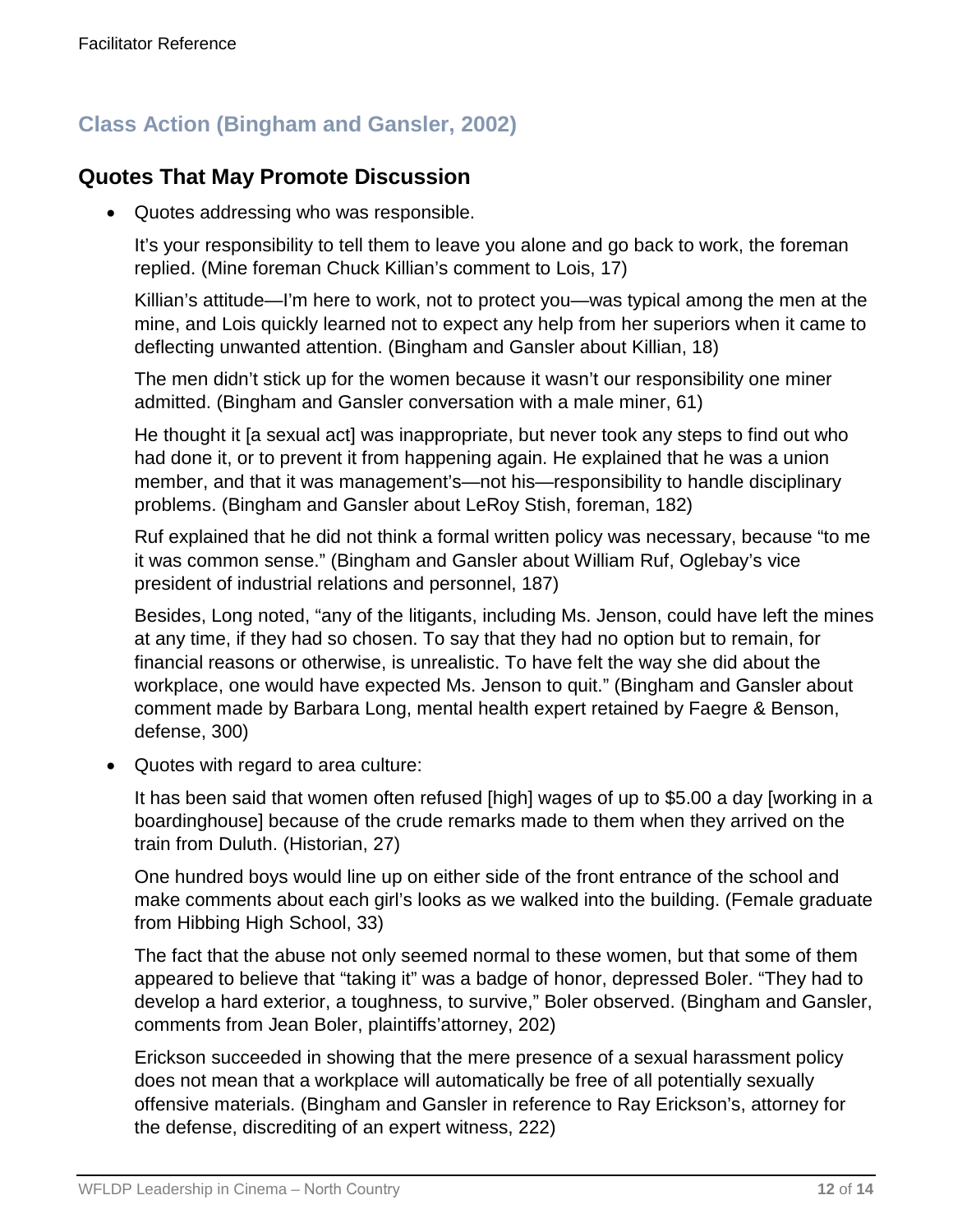Whatever an employer's responsibility may be . . . it cannot close its eyes when confronted with incidents of sexual harassment; it has the obligation to determine the scope of the problem and take steps to alleviate it. (Excerpt from Judge Kyle's opinion, 272)

Long excused the rest of the harassment at the mine as culturally ingrained, and therefore beyond the control of the company or even the male miners themselves. "The culture of the Iron Range is unique. The Iron Range cities consist of about 25,000 people, most of whom are . . .immigrants, whose background reflects traditional, conservative, unusually religion-based sexual role dimorphism. . . To judge yesterday's workplace by today's stricter social standards is unrealistic. (Barbara Long, mental health expert retained by Faegre & Benson, defense, 300)

And McNulty clearly believed that Eveleth Mines should not be penalized for what was the cultural norm in the Iron Range. "We must also bear in mind," he wrote, "that for generations the iron mining industry on the Iron Range was dominated by males who were products of a culture which is reflected' in the sexual tensions that gave rise to the lawsuit. A restructuring of the culture, he wrote, could not be expected to happen 'overnight." After all, he noted, the Civil Rights Act was only three decades old. (Bingham and Gansler about Judge McNulty, 351)

• With regard to the union:

By the mid-seventies the oath had become an us-versus-them creed: Anything the company did was bad, anything a union man did was good. The ethic virtually disabled the union from disciplining its own members. (Bingham and Gansler, 41)

His opinion was that it was not his job to discipline union members; it was his job to "protect them from discipline." The union, he would later say, "never disciplined anybody." That dirty work, he said, was up to the company. (Bingham and Gansler about Stan Daniels, union president, 68)

As devoted as Pat was to the union, she had become disillusioned by its lack of response to the sexual harassment problems that Pat had presented to them. (Bingham and Gansler about Pat Kosmach, 118)

Naming the union [as a defendant in the class action suit] pushed the union and the company into bed together, when they usually have a very antagonistic relationship. (Bob Klasnya, mine's administrator of records and benefits, 177)..